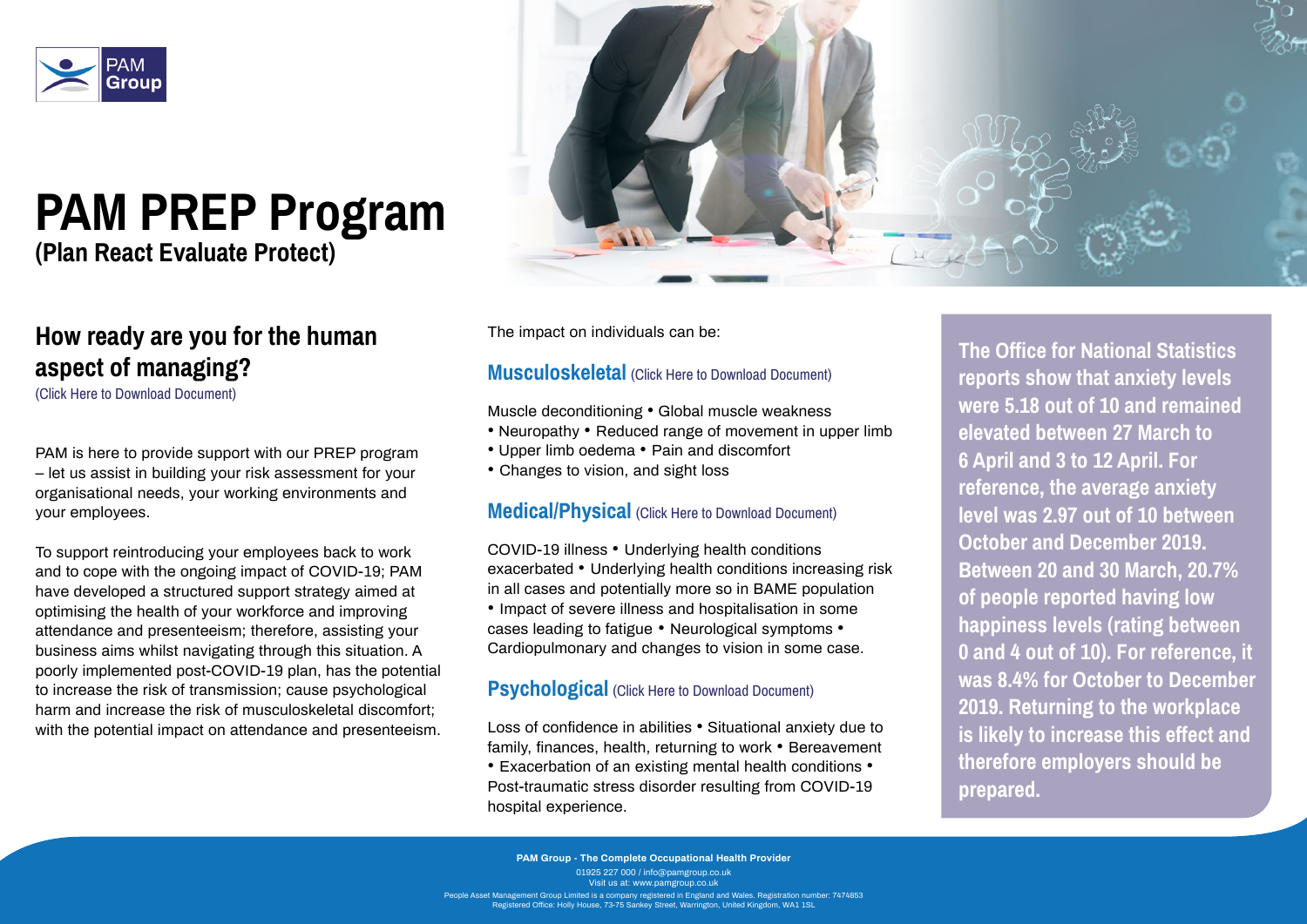**PREP is a risk assessment-based approach to assist you in developing the most effective tools to enable your business to reduce the risks to your employees as effectively as possible whilst maximising your organisational performance.** 

#### **Let PAM be part of your planning task force and support you with:**

- Risk assessing and identifying changes needed in the working environment, premises, processes and ergonomics to protect against COVID-19 spread
- Risk assessing personnel returning back to the workplace who have been absent for various reasons
- Preparing for employees who do not wish to return
- **Preparing for employees who remain** working at home
- Risk assessing vulnerable employees for COVID-19 and those who are shielded as well as BAME population
- Risk assessing employees who have been working long hours in arduous conditions
- Preparing for the impact on people returning to the workplace from a musculoskeletal, medical and psychological perspective
- Preparing people for reconditioning back into the workplace



**React to changes in government guidance and latest evidence to ensure your risk assessments for environment, processes and people are always up to date.**

# Evaluate



**Evaluate the ongoing impact of COVID-19 on your employees' health and wellbeing from a psychological, physical and medical basis; ensuring that the support in place is adequate, taking into account:** 

- New or changes to organisation goals
- Safety risks due to different processes
- Production/performance (impact on targets and goals)
- Attendance management
- Risk of illness
- Improvement of health to ameliorate severe illness
- Re-introduction and assimilation back into the business
- Fatigue and burnout from overwork for those who have remained in the business
- Childcare issues
- Safeguarding
- Home working issues including lone working and musculoskeletal impact
- Anxiety in relation to family and own health
- Possible bereavement
- Anxiety of attending work including access, work environment and egress
- Change in working practice for those redeployed
- Becoming ill with COVID-19
- Self-isolation due to exposure

**Protect people, teams and the organisation against factors such as:** 

#### People

- COVID-19
- Mental health effects of change, isolation, redeployment, acclimatisation and impact of any underlying conditions
- Musculoskeletal effects of deconditioning, muscle fatigue and ergonomics
- Medical aspects of illness with COVID-19
- Medical aspects of those who have an underlying health condition which is not being managed optimally
- Lifestyle aspects which would increase the risk for individuals such as obesity

#### **Teams**

- Reduced numbers
- New ways of working
- Unfamiliar processes
- Different shift patterns
- Dispersed teams
- Concern over team members

#### **Organisation**

P **Protect**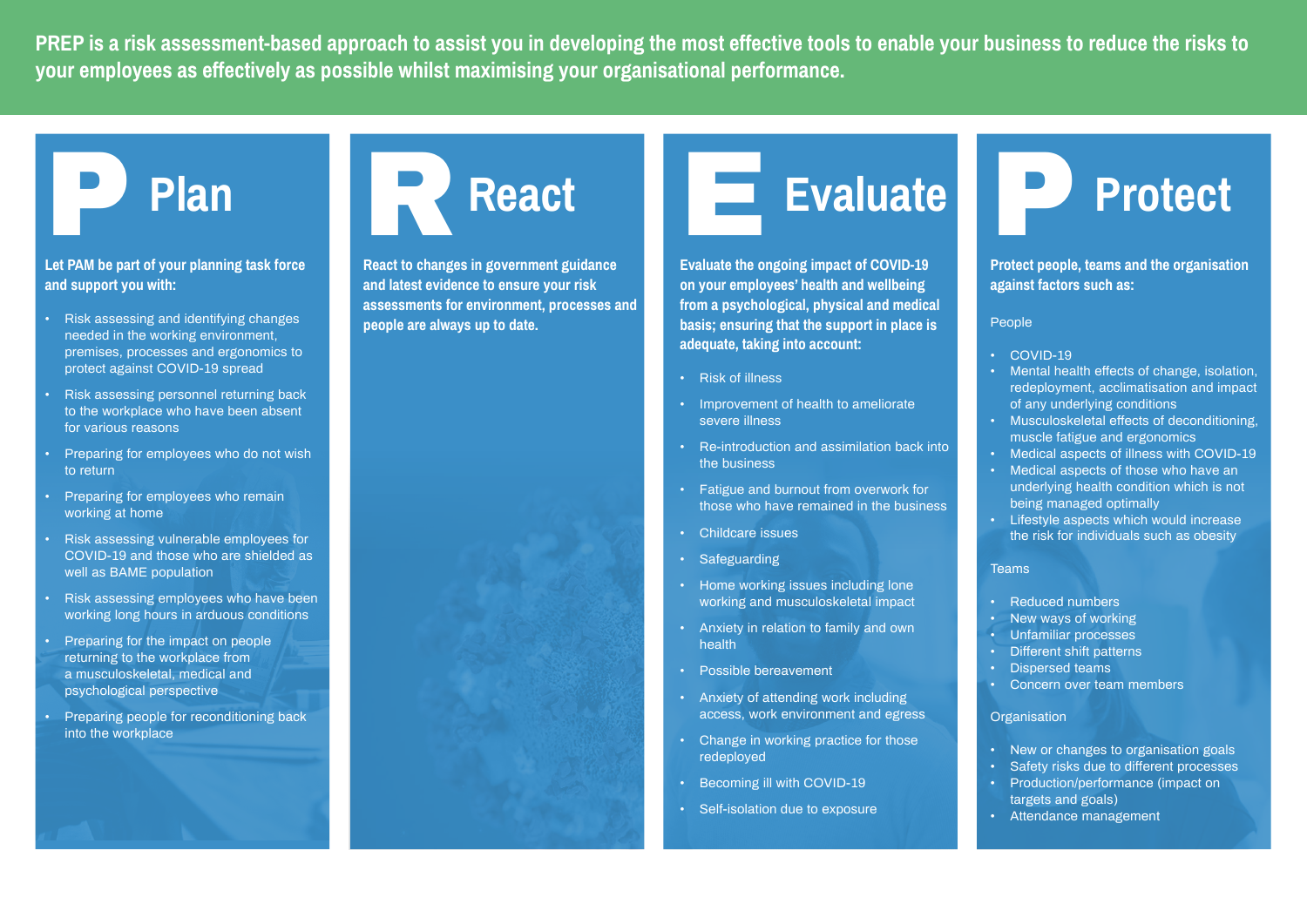| <b>Service</b>                                                | People | <b>Teams</b> | <b>Organisation</b> |
|---------------------------------------------------------------|--------|--------------|---------------------|
| 1. Organisational risk assessment needs review COVID-19       | X      | X            | X                   |
| 2. Advisory service for Managers & HR                         |        | X            | $\boldsymbol{X}$    |
| 3. Interim-RTW individual risk assessment                     | X      |              |                     |
| 4. RTW individual risk assessment                             | X      |              |                     |
| 5. COVID-19 risk assessment                                   | X      |              |                     |
| 6. COVID-19 management referral                               | X      |              |                     |
| 7. General health and lifestyle check                         | X      |              |                     |
| 8. Health and wellness coaching session                       | X      |              |                     |
| 9. Health and wellness workshop                               |        | X            |                     |
| 10. Mini mental health and fatigue assessment                 | X      |              |                     |
| 11. Mental health wellchecks                                  | X      |              |                     |
| 12. Support consultation                                      | X      |              |                     |
| 13. Results service                                           | X      |              | X                   |
| 14. Line manager workshop                                     |        | X            | X                   |
| 15. Wellness recovery and preparation after lockdown workshop | X      | X            | X                   |

We offer a suite of services designed to prepare your **people**, your **teams** and your **organisation** for the next phase of the pandemic and beyond.

*Please see below for further information about each of the services detailed above.*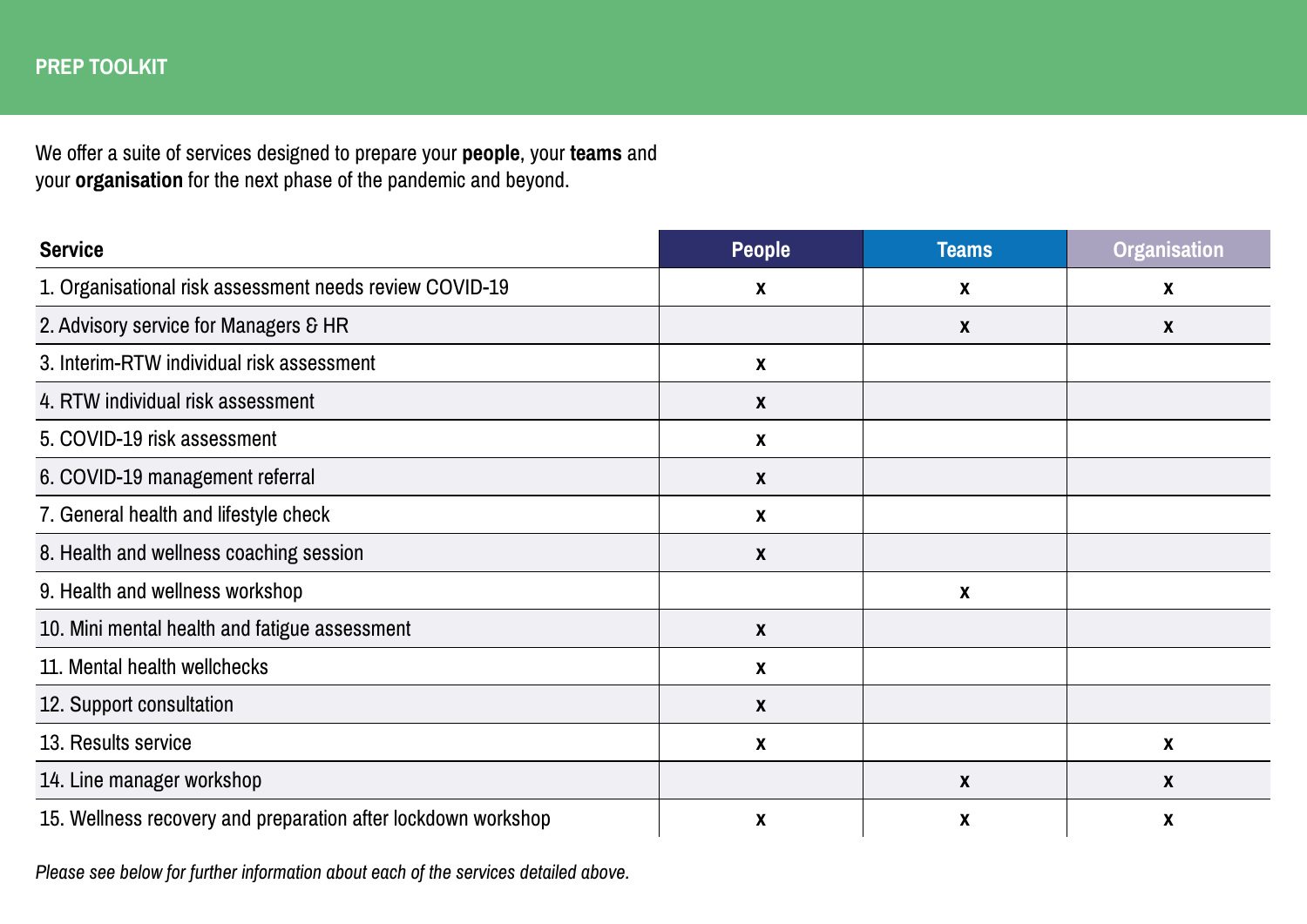#### **1. Organisational risk assessment needs review COVID-19**

To support a work place risk assessment under COSHH for COVID-19. Undertaken by an Occupational Health Physician. This includes:

- Provision of an outcome report which details suggestions bespoke to your organisation and your people in a risk assessment format.
- The option of a review at week two and week four to evaluate and monitor the outcomes and then a further review at week eight to support with updates and changes in relation to the current situation.

#### **2. Advisory service for managers & HR**

Do you have a question or wish to run a scenario via a senior Occupational Health clinician; would you like to include an Occupational Health Physician (OHP) or Nurse/Advisor (OHA) in your strategy meetings or do you just need access to advice as and when you need it? If so, this service will help. We can offer:

We use validated assessment tools to determine whether an employee is 'work fit', from a musculoskeletal, medical, physical and/or psychological perspective and provide advice to management on steps to enable an individual to return to the workplace.

- 15-minute advice sessions with a Senior OH Physician or Nurse/Advisor.
- Scheduled attendance at your COVID-19 strategy meetings by tele or video conference.

#### **3. Interim-RTW individual risk assessment**

A 30-minute telephone risk assessment to assess an employee's readiness to return to the workplace - for those who have been furloughed, shielded, or instructed to work from home.

We also provide employees with tools and signposting to appropriate resources to help them commence the reconditioning journey.

## **4. Individual RTW risk assessment including workplace adjustments.**

A 60-minute telephone management referral for employees who have a return to the workplace date. We assess their capability and need for any adjustments in relation to COVID-19 risk as well as the psychological, musculoskeletal and health impact of prolonged absence from the workplace. We provide signposting, advice and support to the employee and advice on adjustments and any recommended further interventions to the employer.

#### **5. COVID-19 risk assessment**

Already a widely used service in the PAM tool kit, at the beginning of the pandemic we developed this 30-minute telephone assessment specifically to advise managers in relation to vulnerable employee groups. The service provide support with risk assessment and interpretation of Government guidelines in relation to underlying health conditions.

## **6. COVID-19 management referral**

This is a standard management referral which PAM offers to assess the impact on work of other health concerns, which have been complicated by the COVID-19 situation. We also assess fitness for work.

# **7. General health and lifestyle check**

A service which is planned for when the lockdown lifts, to identify underlying health conditions in individuals, which may impact the risk of significant illness from COVID-19 such as vitamin D, BMI, cholesterol, BP, blood glucose for cardiac and diabetes risk and includes lifestyle advice.

**Below we have provided a brief summary of each service. If you wish to find out more about any of these services please request a Client Briefing document from your Account Manager, in order to obtain a more detailed overview with the aim; outcome; referral method; application and cost.**